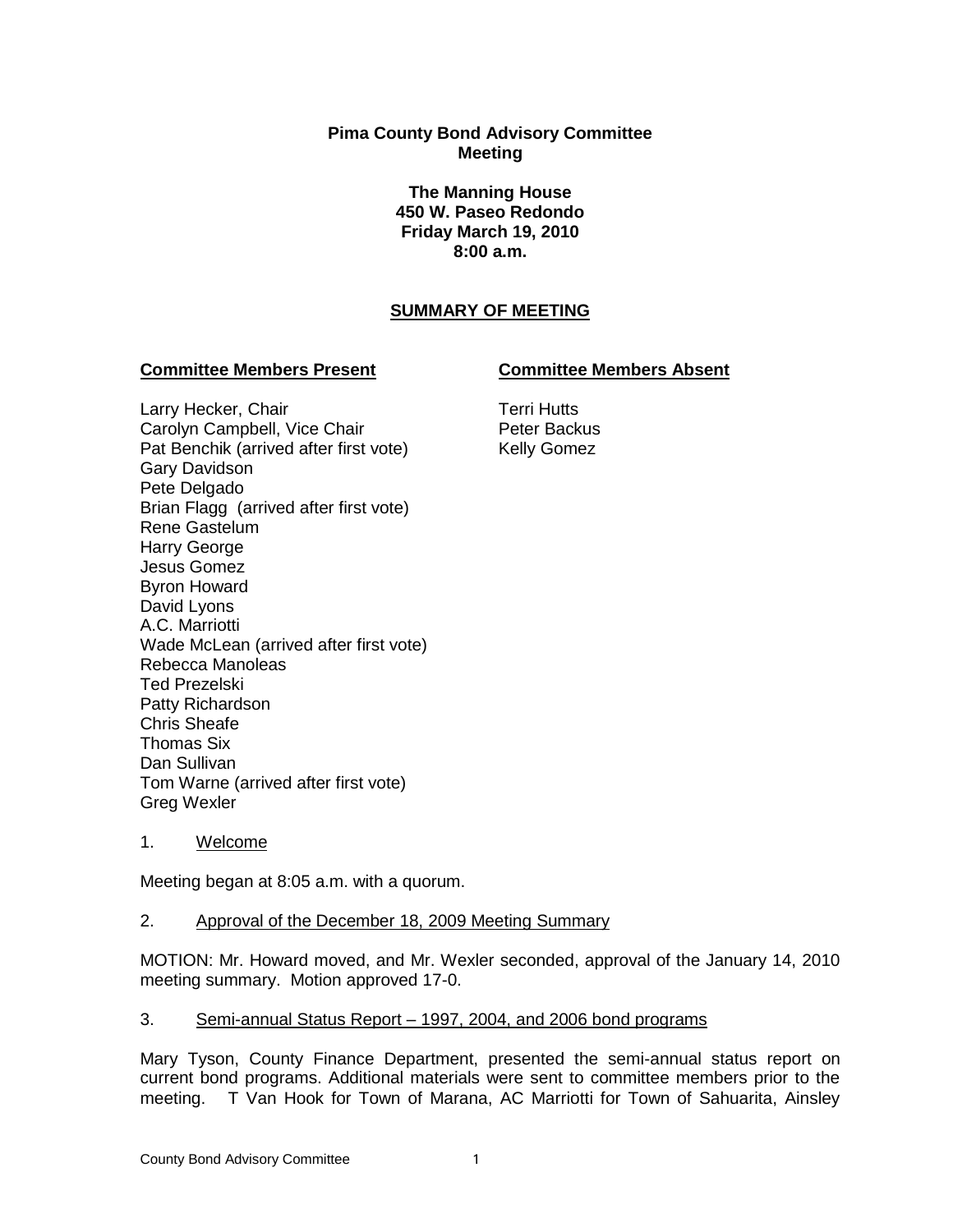Legner for Town of Oro Valley, Olga Osterage for City of Tucson, Marilyn Solistein for Tohono O'odham Nation, spoke briefly on the written reports provided to the Committee prior to the meeting.

MOTION: Mr. Howard moved, and Mr. Wexler seconded, to accept the current bond program status reports. Motion approved 21-0.

#### 4. Amendments to the 1997 and 2004 bond programs

Nicole Fyffe summarized the reasons for and the process for amending bond ordinances, and then provided short explanations for each of the projects included in the proposed amendments. According to the County's Truth in Bonding Code, at least two public hearings must take place prior to a substantial change to a project (Bond Advisory Committee public meeting, notice in newspapers, Board of Supervisors public hearing). A staff report detailing the proposed amendments was provided to the Committee prior to the meeting.

Mr. Huckelberry clarified that the Tangerine Landfill is able to remain open longer than expected due to commercial haulers hauling trash to other landfills instead of Tangerine.

MOTION: Tom Six moved, seconded by Greg Wexler, to recommend approval of the proposed amendments to the 1997 General Obligation and Sewer Revenue Bond Program. Motion approved 20-0 with one abstention.

MOTION: Chris Sheaf moved, seconded by Tom Six, to recommend approval of the proposed amendments to the 1997 Transportation Bond Program. Motion approved 20-0 with one abstention.

Mr. Huckelberry and Paul Wilson, Sheriff's office, provided information on proposed updates to the Regional Communications project. There was a discussion regarding the impact of the Tucson Airport Authority and Town of Marana no longer participating.

Ms. Fyffe clarified that the funding for Tumamoc Hill would not be used for biological monitoring activities.

Ms. Fyffe clarified that the County has been unable to purchase the Kelly Ranch property and therefore is requesting the use of a portion of the Kelly Ranch funds for two properties to the north along Oracle Road that are critical to an important wildlife crossing. Vice-Chair Campbell explained that these properties were included in the bond program under a different category, but that there are no funds left in that category, which is why there was a request to the Town to use funds originally earmarked for Kelly Ranch. She thanked the Town for their support

MOTION: Dan Sullivan moved, seconded by Greg Wexler, to recommend approval of the proposed amendments to the 2004 General Obligation and Sewer Revenue Bond Program. Motion approved 21-0.

- 5. 2011 Bond Election Planning Process
	- A. Update from County Administrator on February 2, 2010 Board of Supervisors Meeting – discussion and possible action by Committee on revised timeline for 2011 bond election planning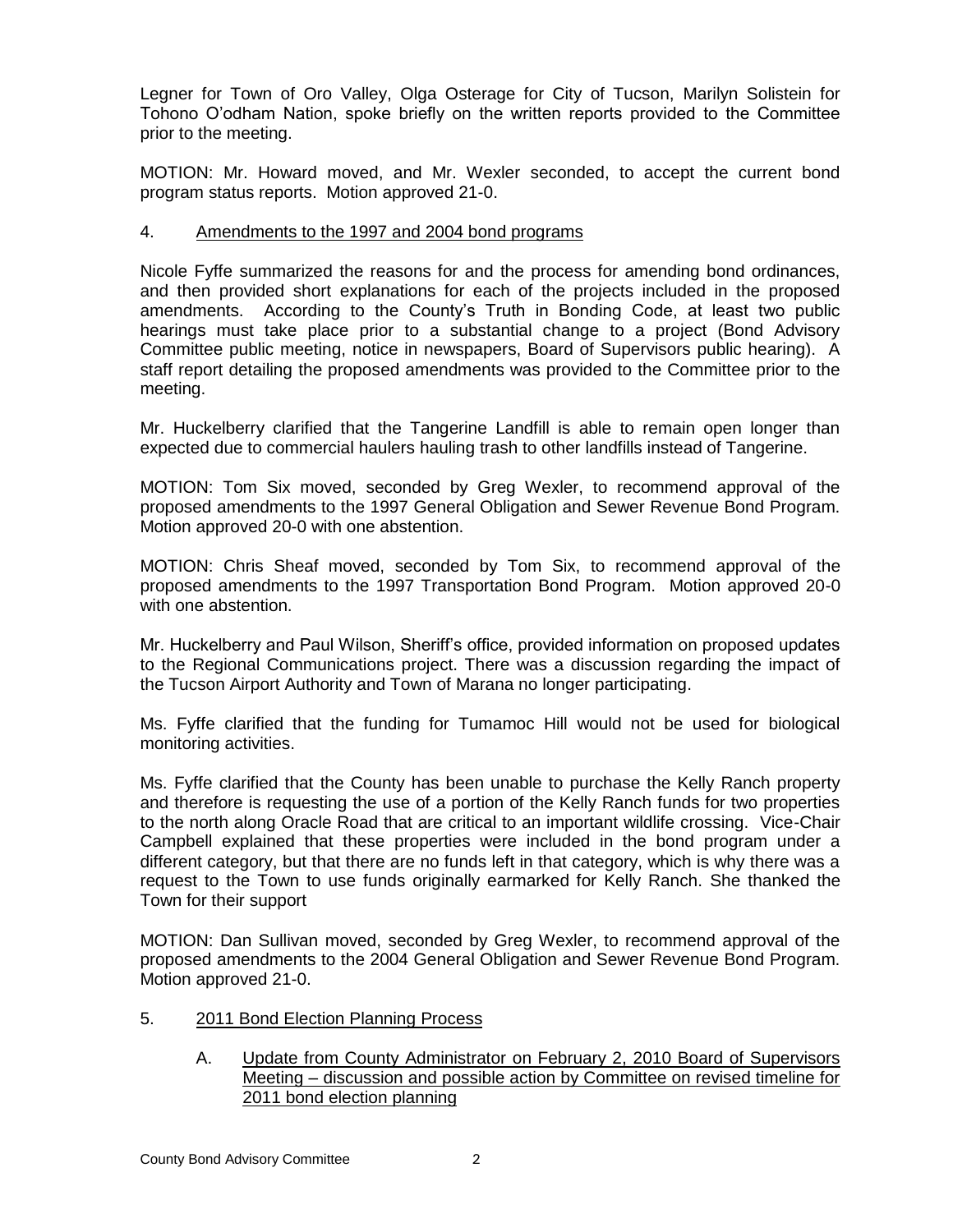Mr. Huckelberry had previously provided a written update to the Committee regarding the Board of Supervisors decision not to hold a 2010 bond election and to request that the Committee continue working towards a 2011 bond election date. A revised planning and Committee meeting schedule was provided.

B. Update from County Administrator on financing of required sewer improvements – discussion and possible action by Committee

Mr. Huckelberry provided materials to the Committee prior to the meeting, and explained at the meeting that the Board had requested the Committee's consideration of the County's use of non-voter approved sewer obligations, as opposed to voter approved sewer revenue bonds, to fund sewer system improvements required by the Arizona Department of Environmental Quality (ADEQ). Mr. Huckelberry future explained that most utilities are using this financing mechanism. The improvements must be made regardless of voter approval. This financing mechanism is the most cost effective way to fund these required improvements. Because the obligations are issued in increments, the Board and Bond Committee can always consider returning to voter-approved sewer revenue bonds in the future if needed.

AC Marriotti stated that the Town of Sahuarita's Finance Director supported the County's use of this financing instrument. Byron Howard stated that that it needs to be made more clear to the public that the County does not have a choice in whether to make the improvements to the sewer system. The County is required to.

MOTION: Chris Sheaf moved, seconded by Dan Sullivan, to support the issuance of non-voter approved sewer obligations to fund required sewer system improvements. In addition they stated their appreciation for the Board's willingness to take this difficult step, and agree it is a necessary step. Motion approved 20-0, with one abstention.

In response to a question from Ted Prezelski asking why utilities would ever bother with trying to get voter approval for sewer revenue bonds, Mr. Huckelberry stated that traditionally lenders felt that voter-approved bonds were the safest because they were backed by the will of the voters, but now it is becoming more typical for utilities to issue obligations backed by the utilities revenues and the cost is almost the same.

C. Continued discussion and prioritization of projects that fall in Group  $2 -$ Subcategory B (Projects where the County Administrator recommended less that the Subcommittees)

MOTION: Vice-Chair Campbell moved, seconded by Brian Flagg, to agree with the Board of Supervisors sentiment to delay a 2010 bond election, and work towards a 2011 bond election. Motion approved 21-0.

Chairman Hecker presented a chart drawn by Diana Durazo showing how much the Committee has tentatively approved (\$260 M) compared to an estimated total cap of \$700 million for general obligation bonds for a future bond election. A discussion followed regarding whether a \$700 M cap was too high or too low, how much debt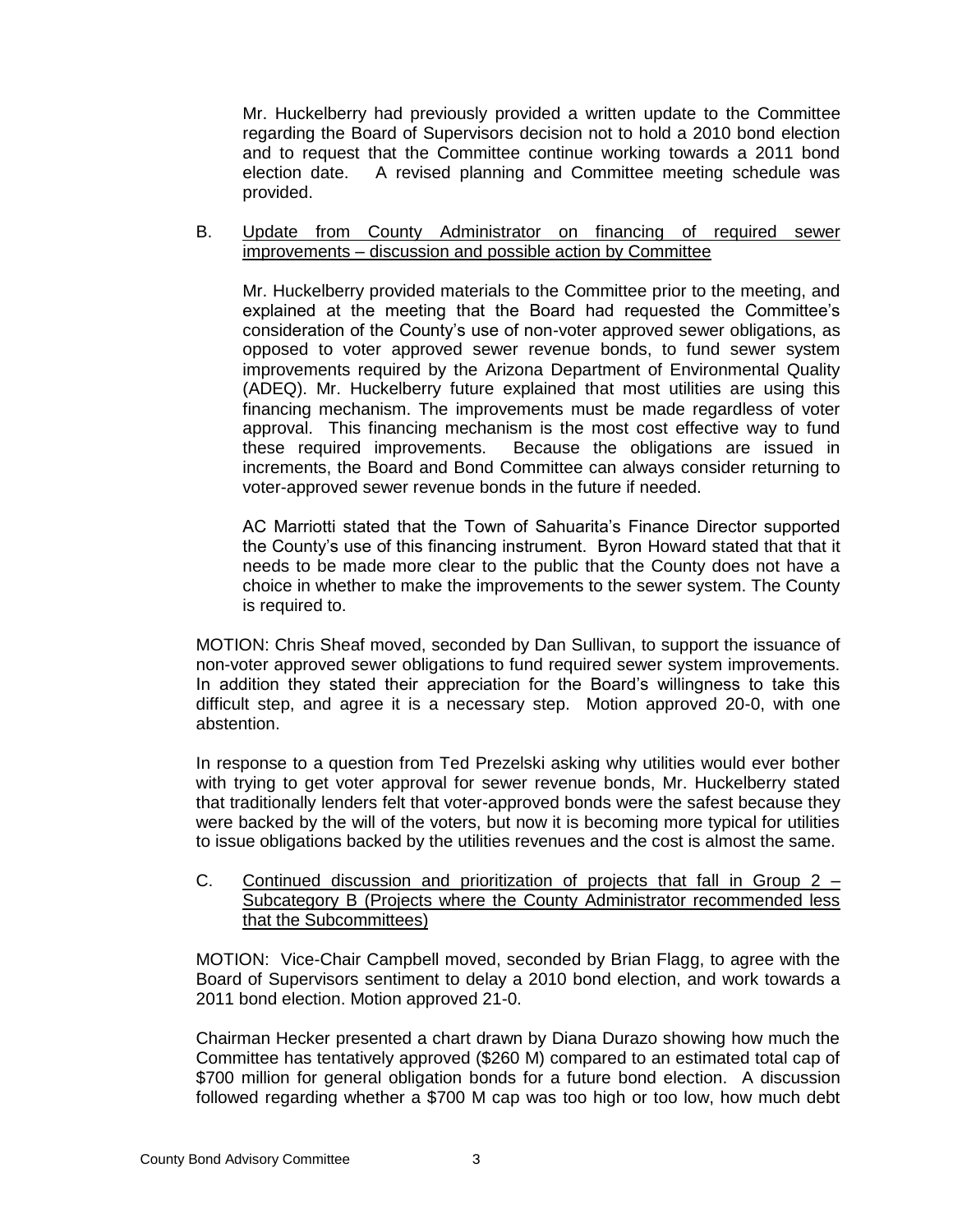could be issued per year (current estimates of \$40 million to \$50 million a year), and who established when a project would be built compared to the timing of other projects (Bond Advisory Committee and Board approve implementation schedules in a bond ordinance prior to early voting).

#### Memo from Conservation Acquisition Commission on proposing specific funding for the conservation of State Trust land

Vice-Chair Campbell presented Mr. Huckelberry's proposal of a separate funding allocation of \$100 million for the conservation of State Trust land, in addition to the \$120 million already recommended by Mr. Huckelberry for open space land acquisition (OS2 & OS3). Discussion included a comment on whether \$120 million for open space was already too much in comparison to the needs for Parks projects, why the \$100 million would be considered above the \$700 million cap, whether is was worth waiting to see it State Trust land reform actually occurs and then holding a special election just for those needed funds, support for the \$100 million if a sunset provision was included because it may bring more people out to vote, Mr. Huckelberry's explanation of the \$100 million being outside the \$700 million because the \$700 million would have no contingencies whereas the \$100 million would be contingent on State Trust land reform and subject to not displacing the schedule for other projects, support for a separate question for this \$100 million due to the fact that conserved natural areas attract high tech companies to Tucson, decisions on which properties to purchase would still be the purview of the Conservation Acquisition Commission, the \$120 million already recommended could be spent on State Trust land, past support for open space has been very high, support if it doesn't displace projects particularly for societal needs such as neighborhood reinvestment and affordable housing, questions about when County would need to show the State it had a dedicated funding source, concern that the \$100 million may never get spent because of unlikeness of reform, and concern about considering this issue now because of the large dollar amount associated with it while not having an idea of what other projects may be worth funding.

Vice-Chair Campbell agreed with deferring consideration of the proposal to give more time to address questions posed.

MOTION: Vice-Chair Campbell moved, seconded by Dan Sullivan, to defer consideration of the \$100 million for State Trust land proposal, along with the other two existing open space acquisition projects, in order to address unanswered questions. Motion approved 21-0.

#### Group 2 – Subcategory B (Projects where the County Administrator recommended less that the Subcommittees)

Mr. Huckelberry briefly went through each of the projects in Group 2B Table 2 and provided an explanation for why he recommended less than the subcommittees. Most of these justifications were previously provided to the Committee in his November 19 memorandum to the Committee. The Committee then voted on each of the projects separately, and continued the remaining projects in Group 2B to the next meeting because of time constraints.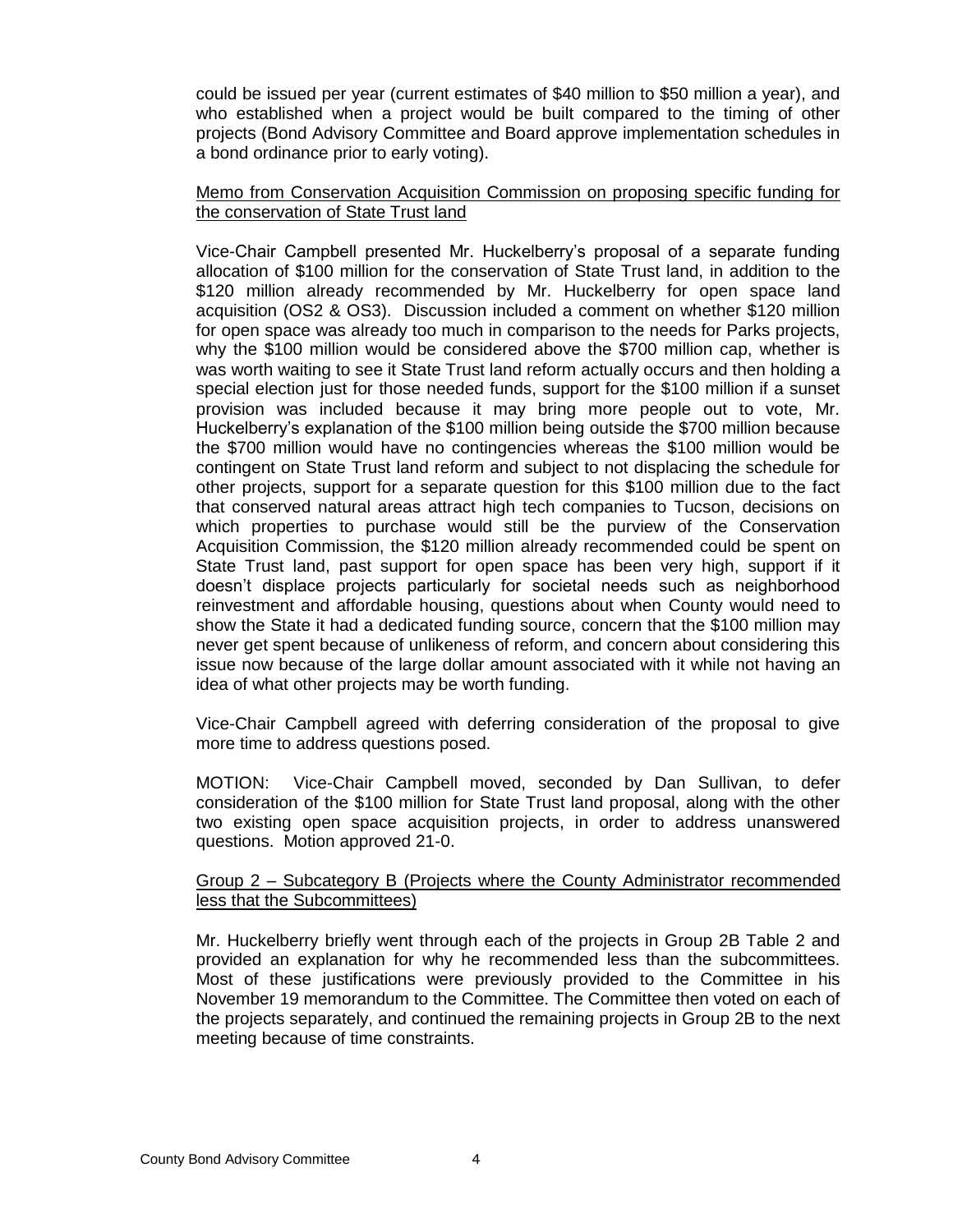MOTION: Dan Sullivan moved, seconded by Chris Sheaf, to tentatively approve the County Administrator's recommendation for \$2 million for FM 9 Green Valley Gov. Center. Motion approved 21-0.

MOTION: Dan Sullivan moved, seconded by Chris Sheaf, to tentatively approve the County Administrator's recommendation for \$40 million for FM 11 Pima County Community College Health Education/Nursing facility. Motion approved 21-0.

MOTION: Dan Sullivan moved, seconded by Chris Sheaf, to tentatively approve the County Administrator's recommendation for \$2 million for FM 34 Legal Service Building Asbestos Abatement. Motion approved 21-0.

MOTION: Dan Sullivan moved, seconded by Chris Sheaf, to tentatively approve the County Administrator's recommendation for \$6 million for FM 35 West Valencia Branch Library. Motion approved 21-0.

MOTION: Dan Sullivan moved, seconded by Greg Wexler, to tentatively approve the County Administrator's recommendation for \$3 million for FM 84 Marana Health Center Expansion. Motion approved 21-0.

MOTION: Dan Sullivan moved, seconded by Greg Wexler, to tentatively approve the County Administrator's recommendation for \$320,000 for FM 92 Ajo Community Golf Course. Motion approved 19-2. Carol Peek submitted a speaker card in support of this action, but did not wish to speak.

MOTION: Dan Sullivan moved, seconded by Greg Wexler, to tentatively approve the County Administrator's recommendation for \$5 million for FM 96 Art of the American West – Tucson Art Museum. Motion approved 20-1.

MOTION: Dan Sullivan moved, seconded by Pat Benchik, to tentatively approve the County Administrator's recommendation for \$4 million for FM 97 Theresa Lee and Tuberculosis Clinic Relocation. Motion approved 21-0.

MOTION: Dan Sullivan moved, seconded by Greg Wexler, to tentatively approve the County Administrator's recommendation for \$5 million for FM 107 Tucson Children's Museum. Motion approved 21-0.

MOTION: Dan Sullivan moved, seconded by Greg Wexler, to defer to the next meeting consideration of FM 108 East Side Gov/Community Center. Motion approved 21-0. Elizabeth Webb commented that adding \$4 million to this project as the County Administrator recommended at the last meeting would enable the addition of a park to this project and make it more appealing.

MOTION: Dan Sullivan moved, seconded by Greg Wexler, to tentatively approve the County Administrator's recommendation for \$16 million for PR 75 Green Valley Performing Arts/Learning Center Phase III. Motion approved 20-1.

MOTION: Dan Sullivan moved, seconded by Greg Wexler, to tentatively approve the County Administrator's recommendation for \$1 million for CD 3 Pima County Comprehensive Housing Center. Motion approved 21-0.